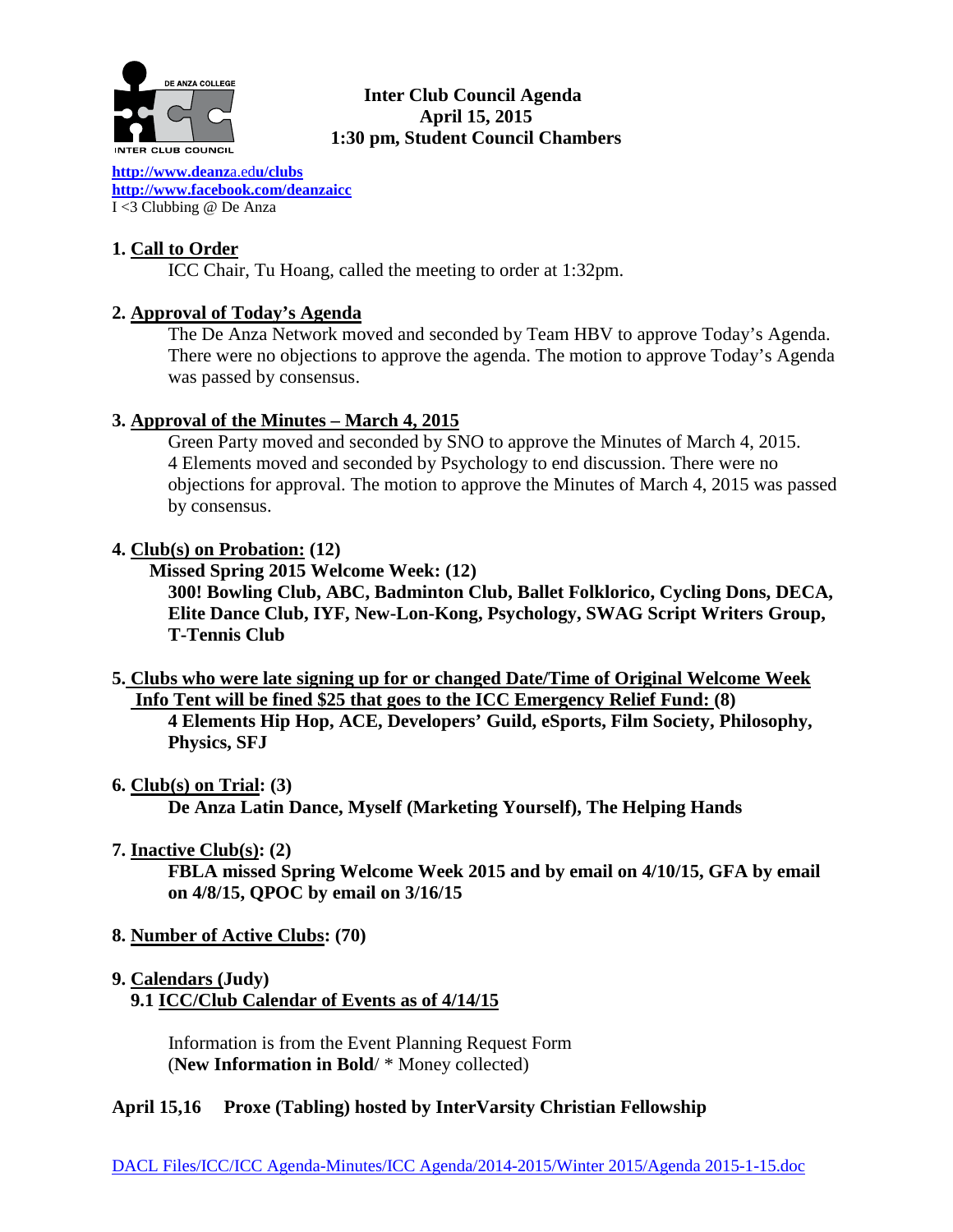- **9:30 am – 3:00 pm – Main Quad North**
- **April 16 Club Karaoke – 11:00am – 1:00 pm – Patio Stage**
- **April 24 Movie hosted by Inclusability – 4:30 pm – 7:00 pm –**
- **Student Council Chamber A**
- **April 23 Club Day – 11:00 am – 1:00 pm – Main Quad**
- **April 30 Club Day – Alternative Day, in case if rains on April 23**

### **9.2 DASB Calendar of Events as of 4/14/15**

Information is from the Event Planning Request Form (**New Information in Bold**/ \* Money collected)

### **April 15 Meet Your Senators Day – 9:30 am – 10:30 am – Main Quad South April 15 Student Services Day – 9:30 am – 2:00 pm – Main Quad**

**10. ICC/Club Account Balance Status (New Information in Bold) (As of 4/14/15) (John)**

| <b>Club/ICC Allocation Account</b>     | $(\#41 - 54730)$ | \$5,093.19  |
|----------------------------------------|------------------|-------------|
| <b>ICC Allocation-New Club Account</b> | $(H41-54720)$    | 500.00      |
| <b>ICC Emergency Relief Account</b>    | $(H44-4289)$     | \$3,631.32  |
| <b>ICC Events Award Account</b>        | $(\#41 - 54600)$ | \$5,100.00  |
| <b>ICC Inactive Hold</b>               | $(\#44 - 4300)$  | \$6,230.78  |
| <b>ICC Scholarship Account</b>         | $(H44-4310)$     | \$12,322.63 |
| <b>ICC</b>                             | $(H44-4320)$     | \$2,486.53  |
|                                        |                  |             |

### **11. Business**

### **11.1 Club Day - Guidelines**

ICC Chair of Programs, Raisa Hernandez went over the guidelines for Club Day Spring 2015.



# **De Anza College Club Day Handout**

| Club Day is mandatory for clubs to attend. |                                                   | Alternative date in case of rain                                   |  |
|--------------------------------------------|---------------------------------------------------|--------------------------------------------------------------------|--|
| Date:                                      | Thursday, January 22                              | January 29, 2015                                                   |  |
|                                            | Thursday, April 23                                | April 30, 2015                                                     |  |
| Time:                                      | $11:00$ am $-1:00$ pm                             |                                                                    |  |
|                                            |                                                   | ** Please remember to check in by 11 am at ICC Tent by Flag Pole   |  |
| and check                                  | out starting at 1 pm with one of the ICC Officers |                                                                    |  |
| who will be wearing a                      |                                                   | <b>Bright Color t-shirt (To be</b>                                 |  |
| determined)                                |                                                   |                                                                    |  |
| <b>Location:</b>                           | Main Quad                                         |                                                                    |  |
| $9:00am - 10:30am$                         |                                                   | Blow up (10) Balloons (clubs need to have at least 2 club members) |  |
| $9:00am - 11:00am$                         | Set Up Club Tables (1Table/2 Chairs)              |                                                                    |  |
| $10:30am - 11:15am$                        | Check in at ICC Tent                              |                                                                    |  |
| $12:50 \text{pm} - 1:00 \text{pm}$         |                                                   | Please send a club member(s) for ICC/Club Group Photo that we will |  |
| display on                                 |                                                   | our ICC Facebook and the next Club Day                             |  |
| Poster/postcard                            |                                                   |                                                                    |  |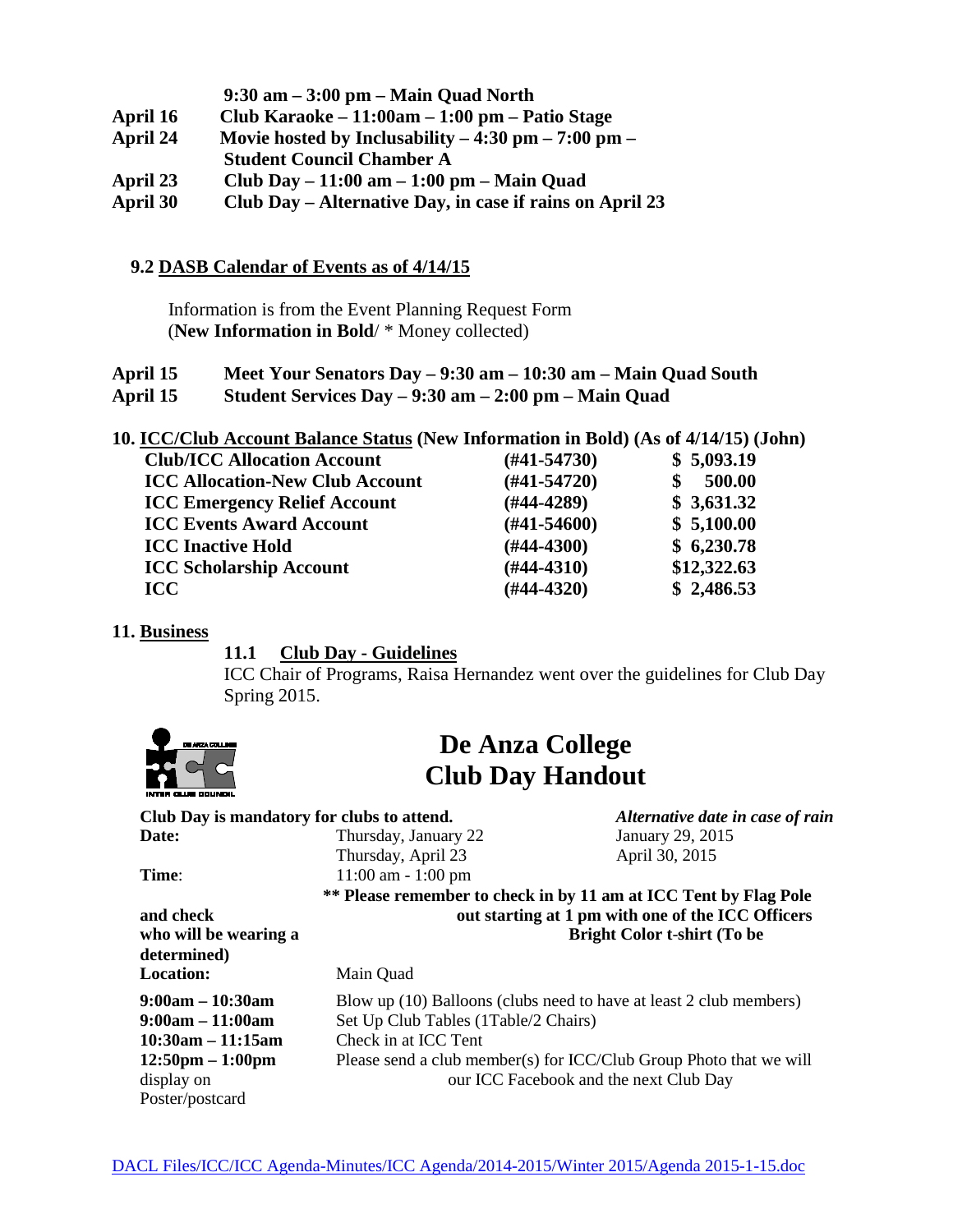**1:00pm – 1:30pm** Clean up (Put away tables and chairs, remove trash from your area) Check out (find an ICC Officer in a Bright Color T-SHIRT (to be determined) to check your club area)

### **Clubs must CHECK OUT before leaving; failure to do so will result in a \$25 fine.**

\$100: Award for Clubs

- Best Decorated Club Table (3 awards)
- Best Spirited (3 awards)
- Best Group Performance (song/dance/skit/poem etc.) (4 awards) (A drawing may be held)

**SIGN UP FOR A PERFORMANCE TIME AT THE ICC MEETING OR THE FRONT DESK OF THE OFFICE OF COLLEGE LIFE OFFICE – Ask for Sign Up Sheet. PERFORMANCES CAN BE A DANCE, SINGING, CHANTING, POETRY READING, SPORTS EXIBIT, DEMONSTRATION, SKIT, OR GAME ACTIVITY THAT IS PERFORMED BY CLUB MEMBERS OR INVOLVES AUDIENCE.**

*Please present your music in a USB flash drive to the DJ for your performance.*

*FINES OF \$25 IF CLUB LEAVES TABLE/CHAIR AND/OR FAILS TO PERFORM. A DOUBLE FINE OF \$50 WILL BE GIVEN TO CLUBS WHO COMMIT BOTH OFFENSES.*

### *Reminder!! Print Club Handouts before Club Day Have Club Room File Drawer Key*

Please Check-in 5 minutes before your performance at the ICC Tent Tables and chairs are provided. Each club is limited to one (1) table and two (2) chairs.

### **CHOICE OF LOCATION IS ON A FIRST COME BASIS.**

Each club will need to provide:

- Volunteers to set up and return one (1 table and 2 chairs available at the Flag Pole or Fountain Area)
- Club sign and decorations.
- Food items need to be wrapped. Don't bring candy that will melt on a warm day.
- Club Banner, Sign or Poster with the Club Name Please assist other clubs who may ask for help with their table/chair.

Reminder - No homemade food or loud music. If a club cannot participate in Club Day, a written note must be submitted at least twenty-four (24) hours prior to the event. Please check in at the ICC Info Table when you set up and when you leave. Clean up your immediate area. Club(s) will be charged a \$25 fine if the area is not cleaned up or it you leave your table or chairs.

# **CLUB(S) ON TRIAL**

- Will have to share their table with another prospective club. Set up in front of the Administration Building near the Flag Pole. Check in at the ICC tent first before setting up.
- **11.2 <3 Clubbing @ De Anza Drawing – 2@\$50 (Judy) (Info/Action)** A continuation of Drawing from the last meeting of Winter 2015 was held for clubs who participated in I <3 Clubbing @ De Anza Photo Contest.

Thank you again Ultimate Layout, Marketing Club, APASL, ISV, DASA, Auto Tech, FOS, IYF, The De Anza Network, TSA for submitting I <3 Clubbing photos.

Congratulations to APASL and TSA for winning \$50 for you club! (Marketing Club, IYF won at the last drawing)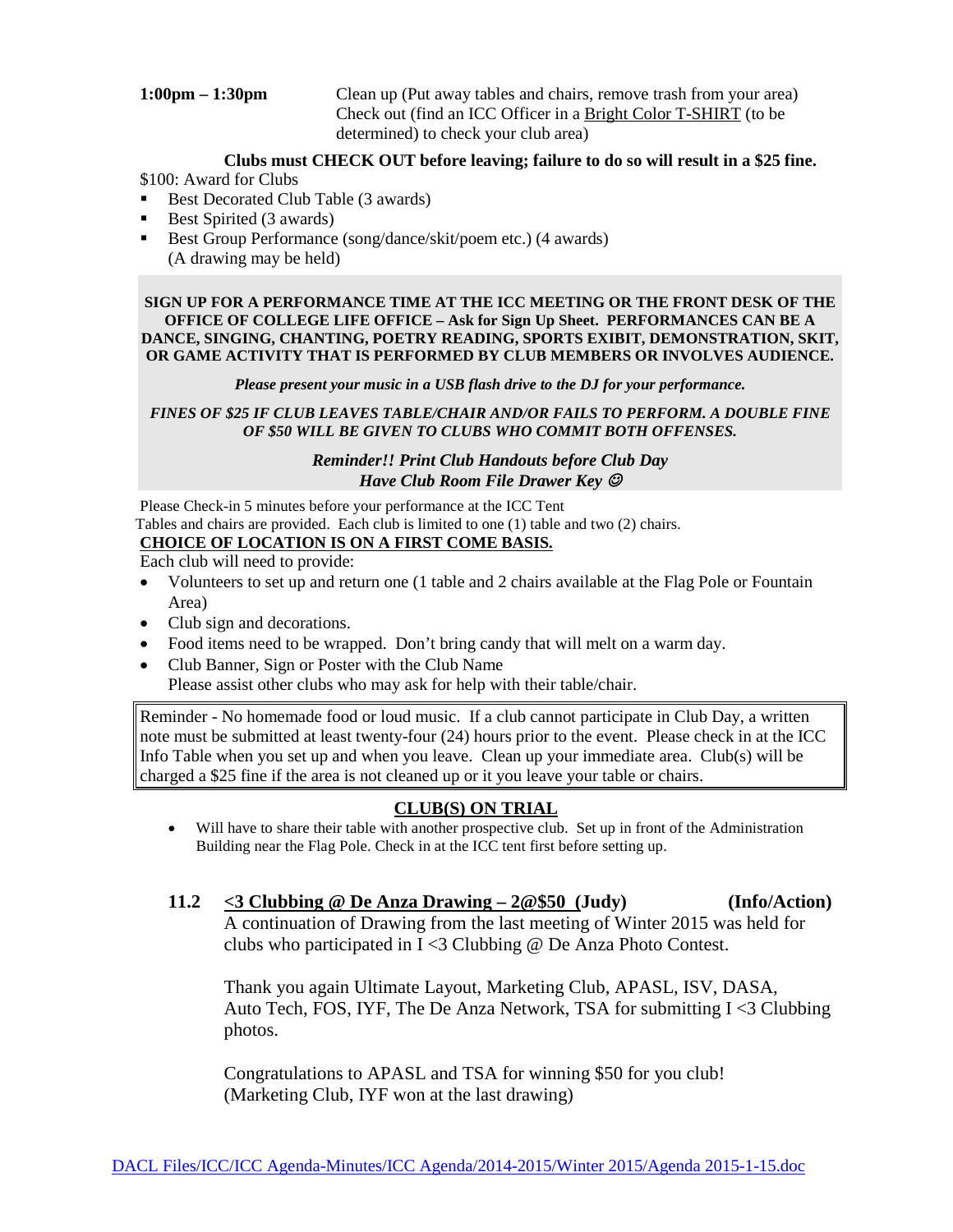- **11.3 Welcome Week Drawing 4@\$50 (Judy) (Info/Action)** A drawing was held for Clubs who did the Welcome Week Info Tent. Congratulations to Cheer and Dance, CSA, CCPC, TSA for winning \$50 to your club accounts!
- **11.4 Club Introductions (Info)**

**- Club Purpose, Club meeting time, Coming Event 300 Bowling Club, 4 Elements Hip Hop Club, Active Community Engagement Club (ACE), Anime Club, Anti-Bullying Club (ABC), Apple-N-Droid, Asian Pacific, American Students for Leadership (APASL), Association of Computing Machinery (ACM)**

# **12. Reports:**

ICC Chairperson: Tu Hoang

**1. Welcome to Spring quarter everyone! I hope you had a great start and be able to take all the classes that you want. Thank you attending the Spring reception. Please spread out and advertise for our Club Day on next Thursday so you can be able to recruit more members for your club. Please come to my office hour on Monday 11:30 am – 1:30 pm and I am willing to help you.**

ICC Chair of Finance: John Hong

**1. Hi everyone, this is the first meeting. Please remember to come to ICC agenda meeting on Monday 1:30 - 2:20 pm if you want to request for money.**

ICC Chair of Programs: Raisa Hernandez

- **1. Hey everyone, club karaoke tomorrow at the patio stage!!! Make sure to come and check it out.**
- **2. Club Day on April 23, Thurs. Don't forget to sign up for club day performance.**

ICC Chair of Marketing: Judy Chan

- **1. Hello everyone. Thanks again for voting me to be your new Chair of Marketing. I'm excited and look forward to work with you all :D.**
- **2. Club Karaoke will be on this Thursday and Club day will be on the next Thursday, April 23 11:00am-1:00pm. Please help us to promote on your club FB page. It'll be great if you can change your FB cover photo to the one made by ICC for promoting club day. You can download it from the ICC FB page.**

ICC Advisor: La Donna Yumori-Kaku

- **1. Welcome and Welcome back to the ICC for Spring Quarter, 2015!**
- **I look forward to working with you! Please contact me through my office hours, email or by phone: If I am not in the ICC Office for my office hour, then come to the Office of College Life Office.**
- **2. Spring Quarter Club Meeting Room Requests – Please submit a Meeting Room Request Form to reserve a room. The forms will be processed in the order received. Please don't assume that your club can use an empty classroom or Sunken Garden etc.** *Please plan in advance.* **Please allow 10 working days.**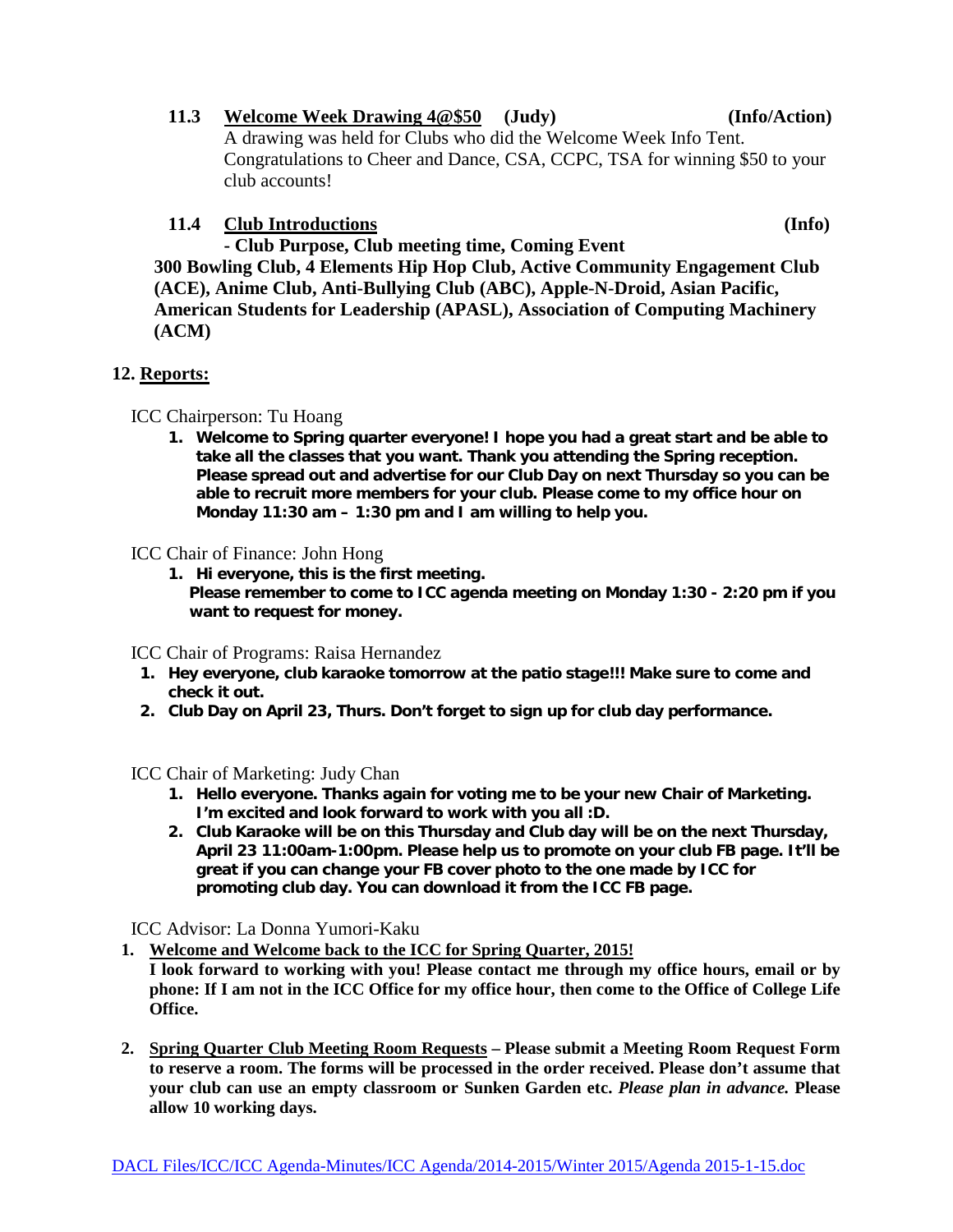- **3. Club Events: PLEASE SEE ME before or when you turn in your Special Event Request Form so I can review the form to avoid any delays with your request. It just takes a few minutes to review. I can also provide FREE parking permits for your speaker(s). Sign up for an appointment, call, or email me.**
- **4. Club Meeting Flyer: Please create a Club Meeting flyer and give it to the College Life front desk or the ICC office for posting in the club glass display case.**
- **5. DASB Senate and Student Trustee Applications: DASB Senate and Student Trustee Applications for 2015 – 2016 are now available! Visit deanza.edu/dasb/elections and deanza.edu/dasb/elections for more information. Please submit applications to the Office of College Life located in the Lower Level of the Hinson Campus Center. Deadline is Monday, April 27, 2015 at 4:00PM.**
- **6. High School Day: High School Student and Parent Open House Saturday, April 25, 2015 at the Sunken Garden. Setup begins at 8:30am. Event will be held 9:00AM – 1:00PM. Limit of 2 people per club. Free T-Shirt and Lunch. Deadline Today!**

### **13. Announcements (Judy)**

Green Party: " Senate Meeting" Senate will be discussing Baylands Festival in when 25,000 will be spent form things we need., April  $15\ 2015 - 3:30$  pm  $- 5:00$  pm  $-$ SCCA&B

Green Party: "Angela Davis" World leading social change professor Dr. Angela Davis "Racial Justice and Resistance in the U.S.", April  $14\ 2015 - 1:30$  pm  $- 3:30$  pm  $-$  VPAC

Green Party: "Earth Fest" Workshops and Speakers for the celebration of the Earth Day, April 22 2015 – starts at 4:00pm– Main Quad

Inclusability: " What's your super power?" Exploring the word of super hero who have additional super powers (disabilities). Looking at disabilities as Super Power not disabilities.

### **14. Roll Call (Jayme)**

| <b>Active Club</b>                                                       | <b>Present</b> |   | <b>Absent</b>   Probation. | Probation. |
|--------------------------------------------------------------------------|----------------|---|----------------------------|------------|
|                                                                          |                |   | P                          | $\bf AB$   |
| 300! Bowling Club 6/30/15                                                |                |   | X                          |            |
| 4 Elements Hip Hop Club 6/26/15                                          | X              |   |                            |            |
| <b>Active Community Engagement Club</b><br>(ACE) 9/1/15                  |                | х |                            |            |
| Anime Club 5/14/15                                                       | X              |   |                            |            |
| Anti-Bullying Club (ABC) 5/19/15                                         |                |   |                            | X          |
| Apple-N-Droid 4/21/15                                                    | X              |   |                            |            |
| <b>Asian Pacific American Students for</b><br>Leadership (APASL) 4/28/15 | X              |   |                            |            |
| <b>Association of Computer Machinery</b><br>(ACM) 6/30/15                | X              |   |                            |            |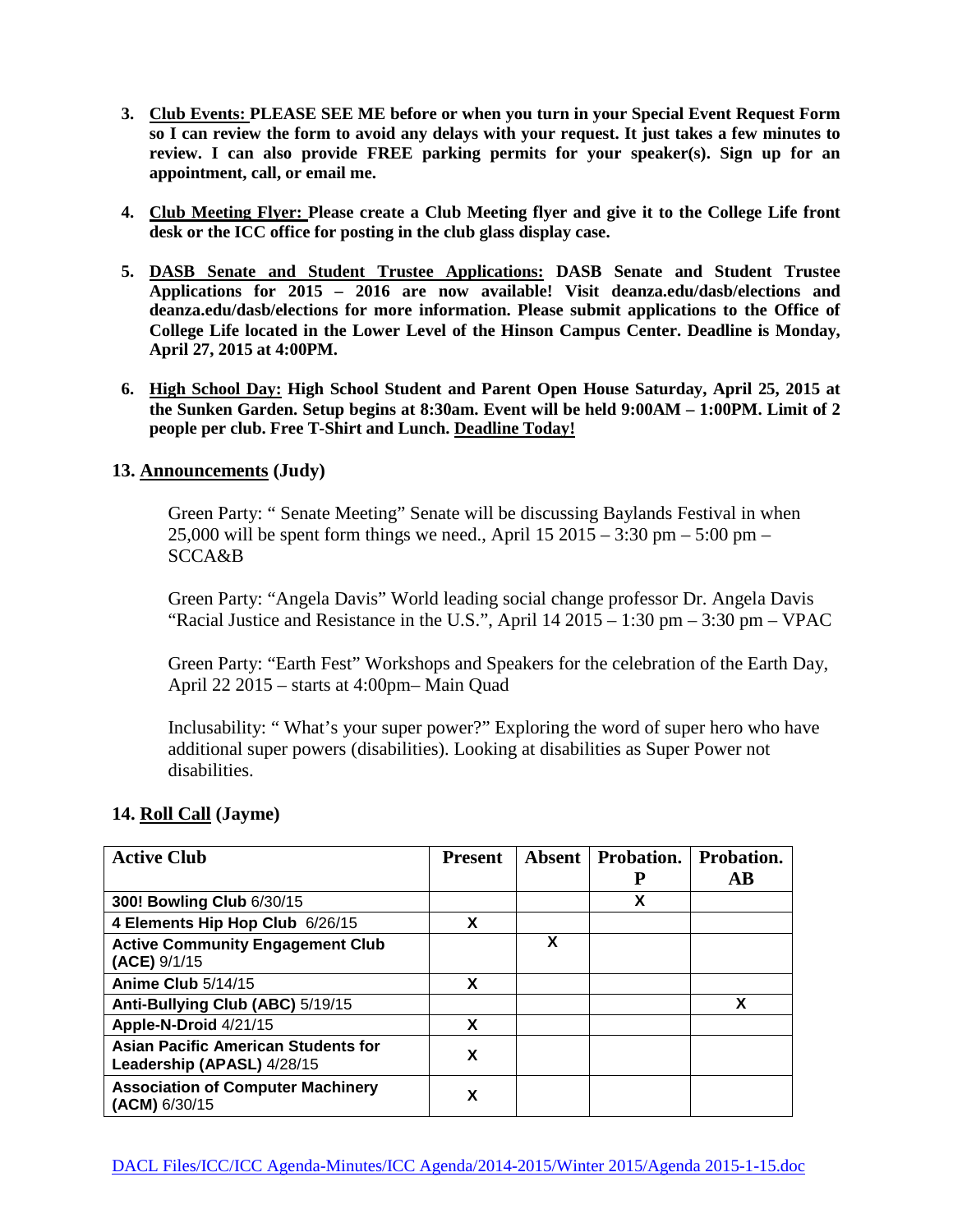| Auto Technology 5/14/15                                          | Χ  |   |   |   |
|------------------------------------------------------------------|----|---|---|---|
| Badminton Club 6/30/15                                           |    |   |   | X |
| <b>Ballet Folklorico 9/29/15</b>                                 |    |   |   | X |
| Cheer and Dance Team 1/7/16                                      | Χ  |   |   |   |
| <b>Chinese Student Association (CSA)</b><br>6/20/14              | Χ  |   |   |   |
| Christians on Campus 7/12/15                                     | Χ  |   |   |   |
| Circle K 4/16/15                                                 | X  |   |   |   |
| <b>Cross Cultural Partners Club (CCPC)</b><br>3/7/15             | X  |   |   |   |
| Cycling Dons 1/19/15                                             |    |   |   | X |
| <b>DeAnthro 11/7/15</b>                                          | X  |   |   |   |
| <b>DECA 6/28/15</b>                                              |    |   | X |   |
| Desi Student Association (DSA) 6/30/15                           | X  |   |   |   |
| Developers' Guild 4/27/15                                        | X  |   |   |   |
| Economics Club 6/3/15                                            | Χ  |   |   |   |
| Elite Dance Club 3/31/15                                         |    |   | X |   |
| <b>Engineering Technology Club (ETC)</b><br>6/10/15              | X  |   |   |   |
| eSports Club 5/27/15                                             | X  |   |   |   |
| <b>Fellowship of Overseas Students (FOS)</b><br>3/27/15          | X  |   |   |   |
| Film Society 9/30/15                                             |    | X |   |   |
| Grace Fellowship 6/26/15                                         | Χ  |   |   |   |
| Green Party 5/15/16                                              | X  |   |   |   |
| <b>Hong Kong Students Association (HKSA)</b><br>10/2/15          | X  |   |   |   |
| Inclusability 5/22/15                                            | X  |   |   |   |
| <b>International Student Volunteers (ISV)</b><br>6/30/15         | X  |   |   |   |
| International Youth Fellowship (IYF)<br>12/12/15                 |    |   |   | X |
| InterVarsity Christian Fellowship at De<br>Anza 3/20/16          | Χ  |   |   |   |
| Iranian Student Association (ISA) 4/9/15                         | Χ  |   |   |   |
| <b>Japanese and American Association</b><br>$(JAA)$ 6/30/15      | Χ  |   |   |   |
| <b>Korean Campus Crusade for Christ</b><br>(KCCC) 3/4/15-5/16/15 |    | X |   |   |
| <b>Korean Student Association (KSA)</b><br>6/26/15               | Χ  |   |   |   |
| K-Pop Dance Club 6/24/15                                         | X  |   |   |   |
| Latina/o Empowerment at De Anza<br>(¡LEAD!) 8/30/15              | X  |   |   |   |
| Leo Club De Anza 4/22/15                                         | X. |   |   |   |
| Marketing Club 6/11/15                                           | X. |   |   |   |
| Mathematics Club 6/22/15                                         | X  |   |   |   |
| Medical Outreach Association 6/30/15                             | X  |   |   |   |
| New-Lon-Kong 6/11/15                                             |    |   |   | X |
| Off-Campus Club 6/27/15                                          |    | X |   |   |